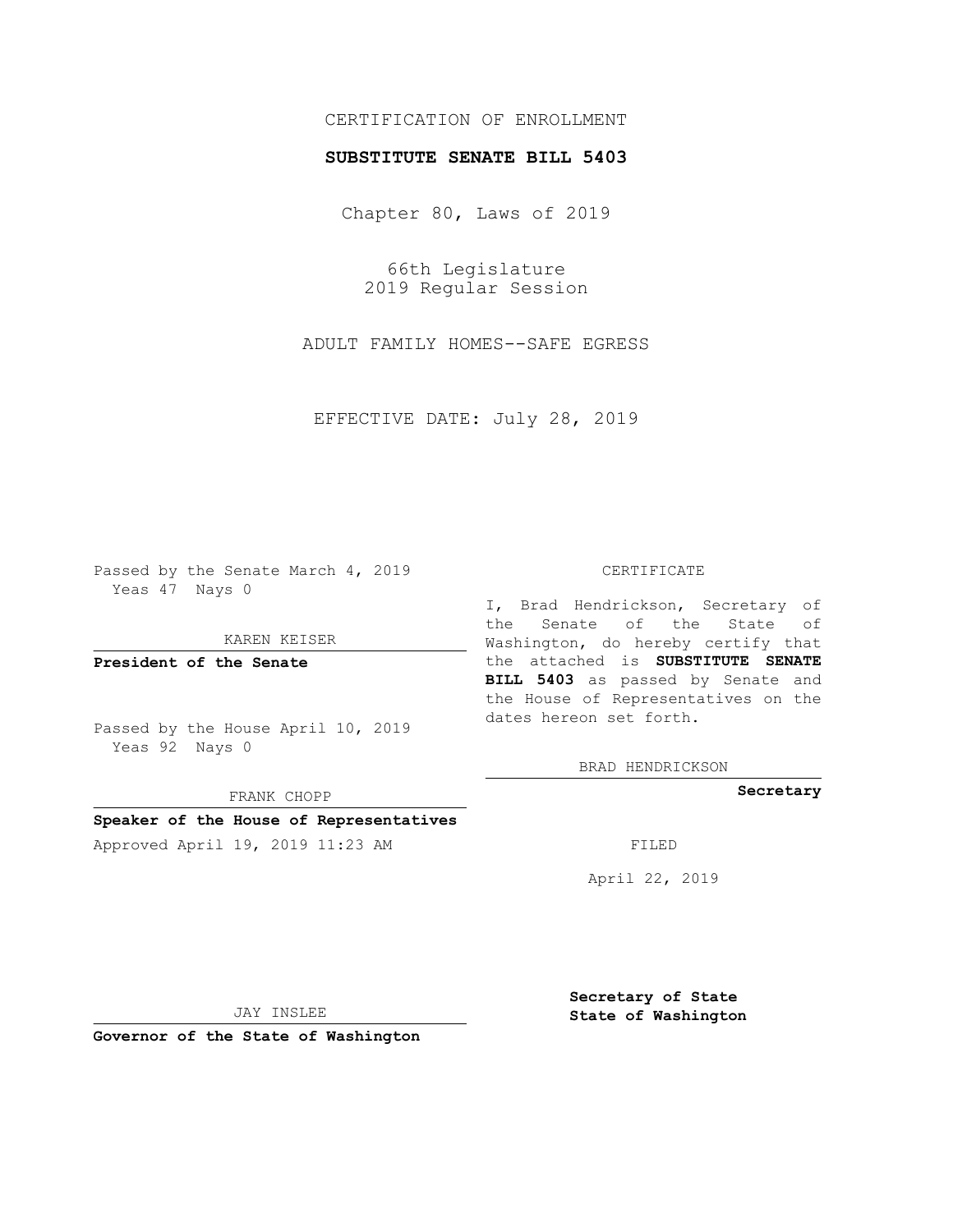### **SUBSTITUTE SENATE BILL 5403**

Passed Legislature - 2019 Regular Session

**State of Washington 66th Legislature 2019 Regular Session**

**By** Senate Health & Long Term Care (originally sponsored by Senators Bailey, Darneille, Conway, Rivers, Keiser, and Kuderer; by request of Department of Social and Health Services)

1 AN ACT Relating to safe egress from adult family homes; and 2 amending RCW 70.128.130.

3 BE IT ENACTED BY THE LEGISLATURE OF THE STATE OF WASHINGTON:

4 **Sec. 1.** RCW 70.128.130 and 2012 c 164 s 704 are each amended to 5 read as follows:

6 (1) The provider is ultimately responsible for the day-to-day 7 operations of each licensed adult family home.

8 (2) The provider shall promote the health, safety, and well-being 9 of each resident residing in each licensed adult family home.

 (3) Adult family homes shall be maintained internally and externally in good repair and condition. Such homes shall have safe 12 and functioning systems for heating, cooling, hot and cold water, electricity, plumbing, garbage disposal, sewage, cooking, laundry, artificial and natural light, ventilation, and any other feature of 15 the home.

16 (4) In order to preserve and promote the residential home-like 17 nature of adult family homes, adult family homes licensed after 18 August 24, 2011, shall:

19 (a) Have sufficient space to accommodate all residents at one 20 time in the dining and living room areas;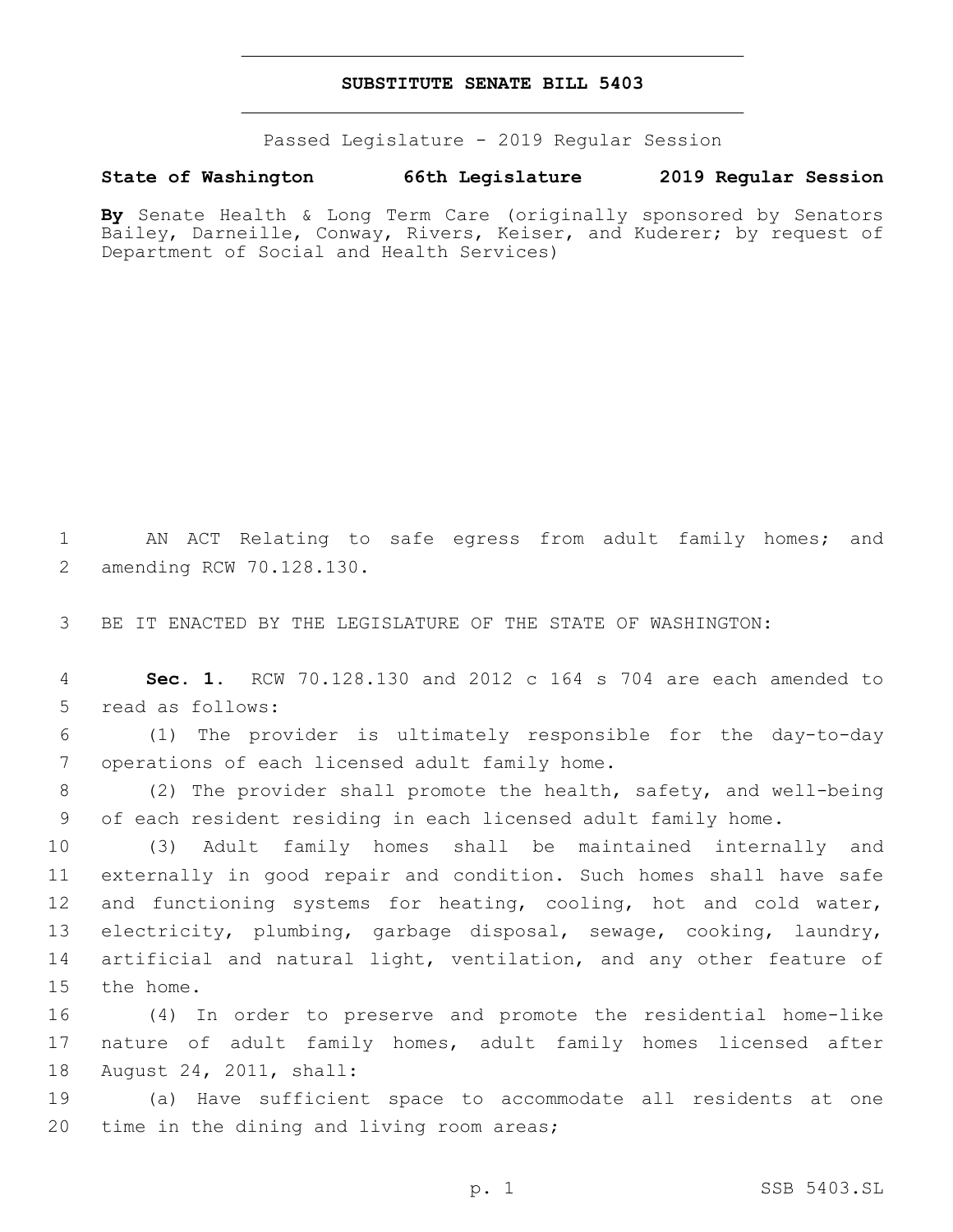(b) Have hallways and doorways wide enough to accommodate residents who use mobility aids such as wheelchairs and walkers; and

 (c) Have outdoor areas that are safe and accessible for residents 4 to use.

 (5) The adult family home must provide all residents access to resident common areas throughout the adult family home including, but not limited to, kitchens, dining and living areas, and bathrooms, to 8 the extent that they are safe under the resident's care plan.

 (6) Adult family homes shall be maintained in a clean and sanitary manner, including proper sewage disposal, food handling, and 11 hygiene practices.

 (7) Adult family homes shall develop a fire drill plan for emergency evacuation of residents, shall have working smoke detectors in each bedroom where a resident is located, shall have working fire 15 extinguishers on each floor of the home, and shall ((not keep)) house 16 nonambulatory ((patients above the first floor of the home)) 17 residents on a level with safe egress to a public right-of-way. Nonambulatory residents must have a bedroom on the floor of the home from which the resident can be evacuated to a designated safe location outside the home without the use of stairs, elevators, chair 21 lifts, platform lifts, or other devices as determined by the 22 department in rule.

 (8) The adult family home shall ensure that all residents can be safely evacuated from the home in an emergency as established by the 25 department in rule. The rules established by the department must be developed in consultation with the largest organization representing 27 fire chiefs in the state of Washington.

 (9) Adult family homes shall have clean, functioning, and safe 29 household items and furnishings.

 (10) Adult family homes shall provide a nutritious and balanced diet and shall recognize residents' needs for special diets.

 (11) Adult family homes shall establish health care procedures for the care of residents including medication administration and 34 emergency medical care.

 (a) Adult family home residents shall be permitted to self-36 administer medications.

 (b) Adult family home providers may administer medications and deliver special care only to the extent authorized by law.

 (12) Adult family home providers shall either: (a) Reside at the adult family home; or (b) employ or otherwise contract with a

p. 2 SSB 5403.SL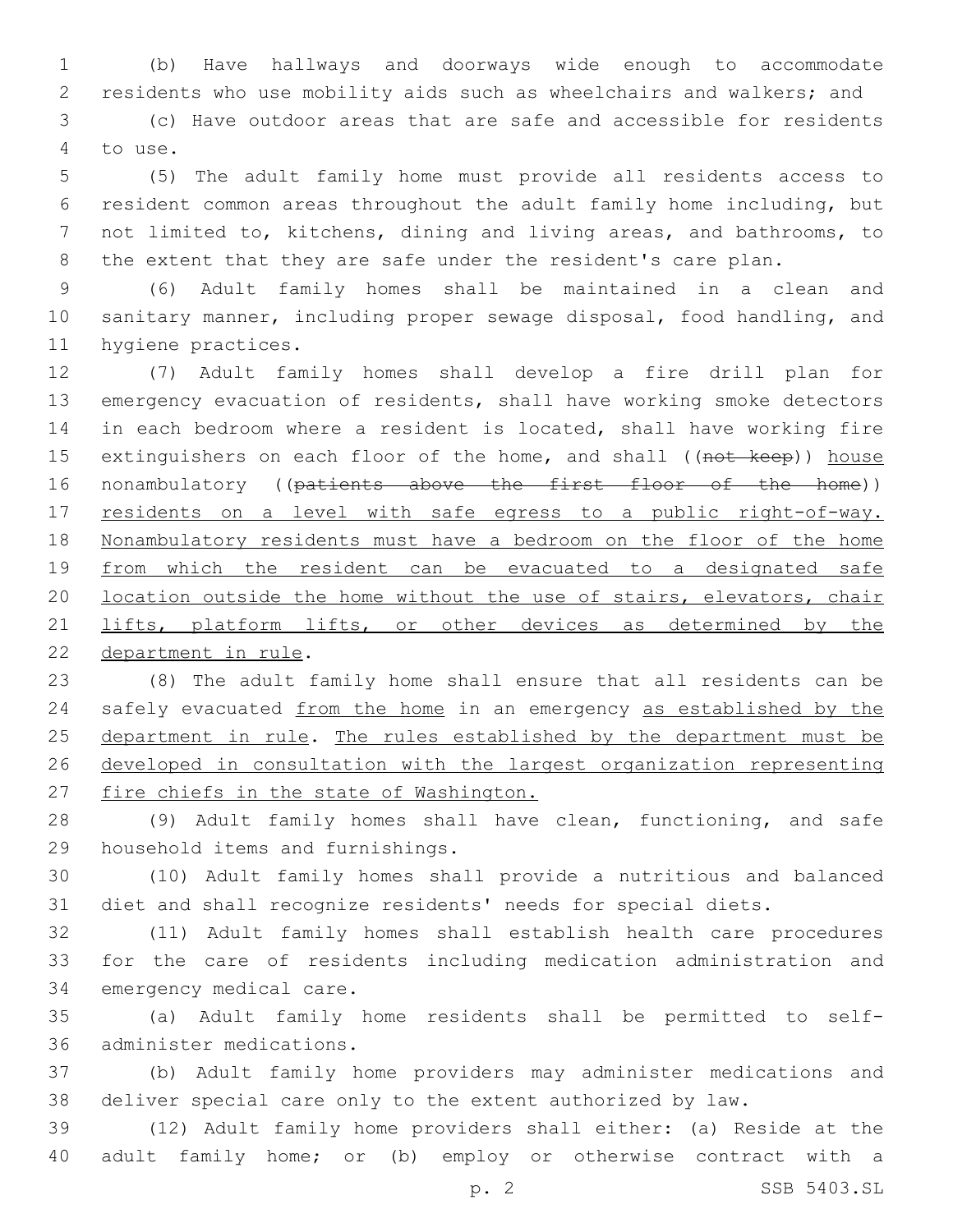qualified resident manager to reside at the adult family home. The department may exempt, for good cause, a provider from the 3 requirements of this subsection by rule.

 (13) A provider will ensure that any volunteer, student, employee, or person residing within the adult family home who will have unsupervised access to any resident shall not have been convicted of a crime listed under RCW 43.43.830 or 43.43.842, or been found to have abused, neglected, exploited, or abandoned a minor or vulnerable adult as specified in RCW 74.39A.056(2). A provider may conditionally employ a person pending the completion of a criminal conviction background inquiry, but may not allow the person to have 12 unsupervised access to any resident.

 (14) A provider shall offer activities to residents under care as 14 defined by the department in rule.

 (15) An adult family home must be financially solvent, and upon request for good cause, shall provide the department with detailed information about the home's finances. Financial records of the adult family home may be examined when the department has good cause to believe that a financial obligation related to resident care or 20 services will not be met.

 (16) An adult family home provider must ensure that staff are competent and receive necessary training to perform assigned tasks. Staff must satisfactorily complete department-approved staff orientation, basic training, and continuing education as specified by the department by rule. The provider shall ensure that a qualified caregiver is on-site whenever a resident is at the adult family home; any exceptions will be specified by the department in rule. Notwithstanding RCW 70.128.230, until orientation and basic training are successfully completed, a caregiver may not provide hands-on personal care to a resident without on-site supervision by a person who has successfully completed basic training or been exempted from 32 the training pursuant to statute.

(17) The provider and resident manager must assure that there is:

 (a) A mechanism to communicate with the resident in his or her primary language either through a qualified person on-site or readily available at all times, or other reasonable accommodations, such as 37 language lines; and

 (b) Staff on-site at all times capable of understanding and speaking English well enough to be able to respond appropriately to